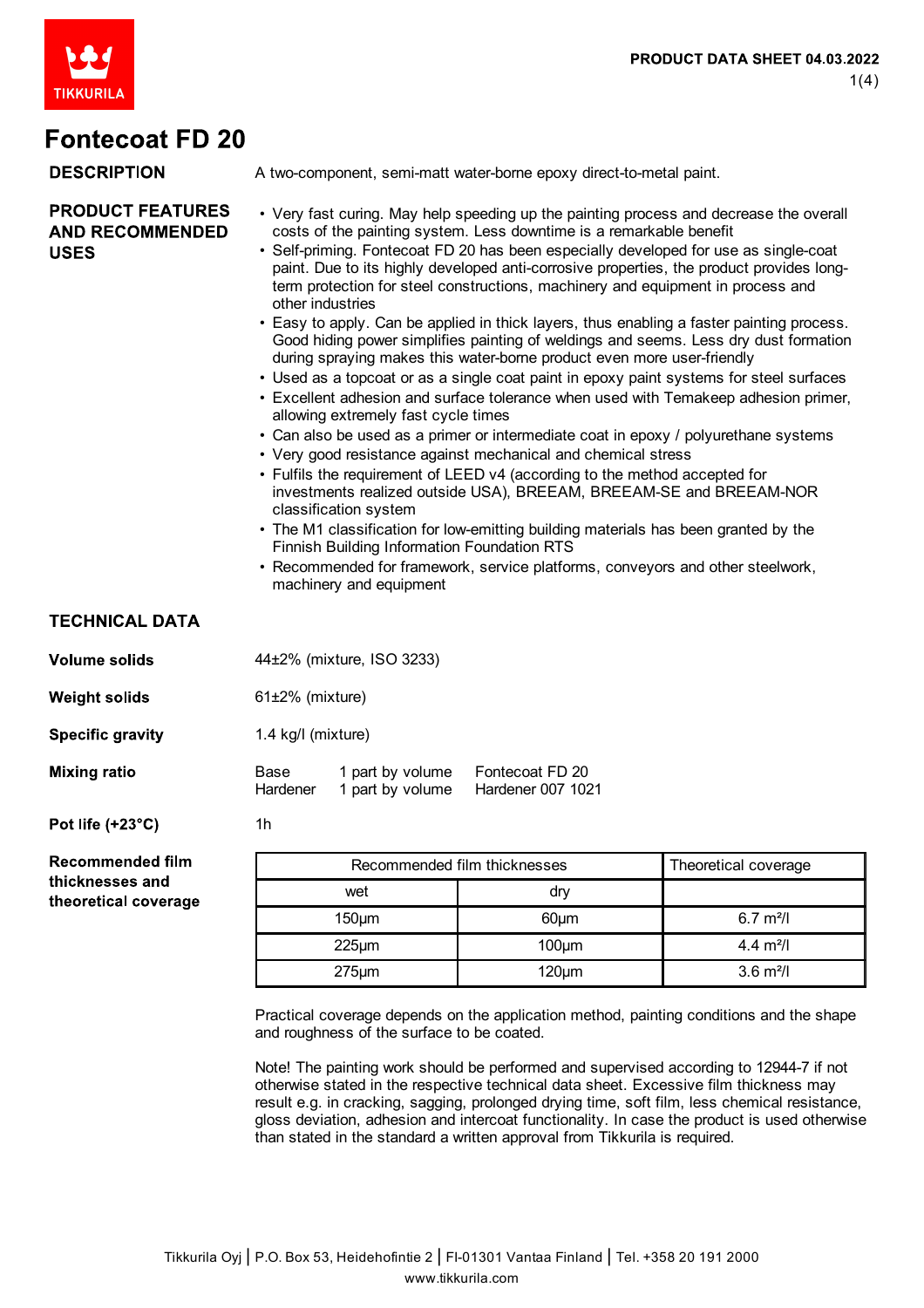

### **Drying time**

| DFT 100um                                    | $+15^{\circ}$ C | $+23^{\circ}$ C | $+35^{\circ}$ C  |
|----------------------------------------------|-----------------|-----------------|------------------|
| Dust dry, after                              | 3h              | < 1 h           | 0.5 <sub>h</sub> |
| Touch dry, after                             | 6h              | 2 <sub>h</sub>  | 1h               |
| Fully cured, after                           | 14d             | 7d              | 3d               |
| Recoatable without roughening, max. 6 months |                 |                 |                  |

Drying and recoating times are related to the film thickness, temperature, the relative humidity of the air and ventilation.

Water-borne paints and coatings are sensitive to moisture and cold before they are completely dry. Painted surfaces must be stored indoors at a temperature of min. +20°C for at least 40 hours before exposed to weather conditions. Forced drying may shorten the time before exposing the painted objects to outdoors. Please consult Tikkurila Technical Service for more information.

#### **Gloss**

**Color shades** 

Semi-matt.

RAL, NCS, SSG, BS, MONICOLOR NOVA anda SYMPHONY color cards. Temaspeed Fonte tinting.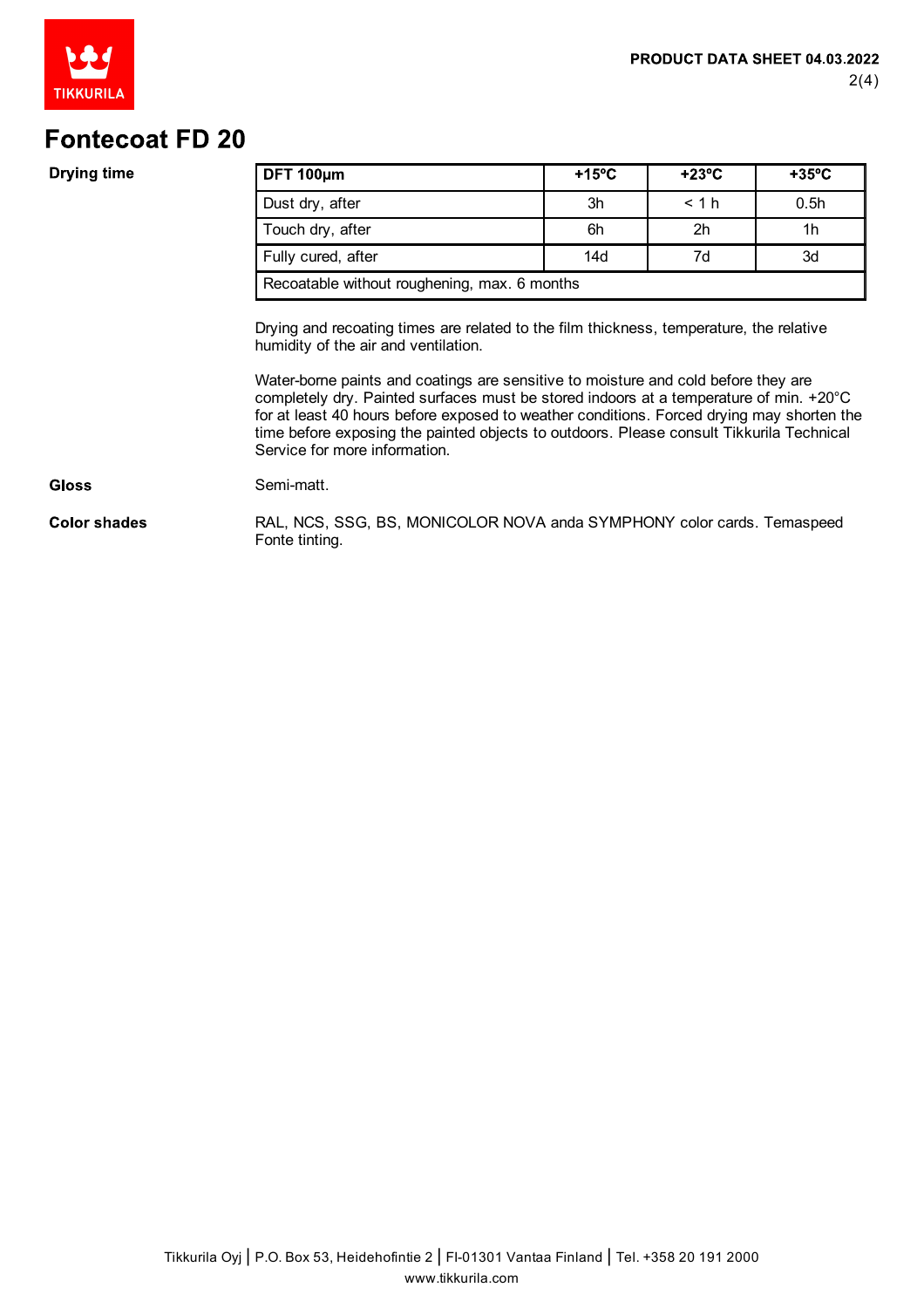

## **APPLICATION INSTRUCTIONS**

| <b>Surface preparation</b>    | Oil, grease, salts and dirt are removed by appropriate means. (ISO 12944-4)                                                                                                                                                                                                                                                                                                                                                                                                                                                                                                                                                                                |  |  |
|-------------------------------|------------------------------------------------------------------------------------------------------------------------------------------------------------------------------------------------------------------------------------------------------------------------------------------------------------------------------------------------------------------------------------------------------------------------------------------------------------------------------------------------------------------------------------------------------------------------------------------------------------------------------------------------------------|--|--|
|                               | Steel surfaces: Blast clean to grade Sa2 <sup>1</sup> / <sub>2</sub> . (ISO 8501-1) If blast cleaning is not possible,<br>phosphating is recommended for cold rolled steel to improve adhesion.                                                                                                                                                                                                                                                                                                                                                                                                                                                            |  |  |
|                               | Primed surfaces: Oil, grease, salt and dirt are removed from the surface by appropriate<br>means. Repair any damage to the primer coat. Note the overcoating time of primer. (ISO<br>12944-4)                                                                                                                                                                                                                                                                                                                                                                                                                                                              |  |  |
| <b>Recommended primers</b>    | Fontecryl AP, Fontezinc 85, Fontecoat EP 50, Fontecoat EP 50 Beige, Temazinc 77,<br>Temazinc 99, Temacoat GPL-S Primer, Temakeep Grey.                                                                                                                                                                                                                                                                                                                                                                                                                                                                                                                     |  |  |
|                               | Note! Temakeep Grey: overcoating on touch dry surface                                                                                                                                                                                                                                                                                                                                                                                                                                                                                                                                                                                                      |  |  |
| <b>Recommended topcoats</b>   | Fontecoat EP 50, Fontecoat FD 20, Fontedur HB 80.                                                                                                                                                                                                                                                                                                                                                                                                                                                                                                                                                                                                          |  |  |
| <b>Application conditions</b> | All surfaces must be clean, dry and free from contamination. The temperature of the<br>ambient air, surface and paint should not fall below +15°C during application and drying.<br>Relative humidity of the air should not exceed 70% during application and drying. If the<br>ambient relative humidity is 70% or higher, appropriate measures must be taken to<br>reduce the relative humidity in the drying stage (forced drying or dehumidifier). The<br>surface temperature of steel should remain at least 3°C above the dew point. Good<br>ventilation and sufficient air movement is required in confined areas during application<br>and drying. |  |  |
| <b>Mixing components</b>      | First stir base and hardener separately. The correct proportions of base and hardener<br>must be mixed thoroughly before use. Use power mixer for mixing. Insufficient mixing or<br>incorrect mixing ratio will result in uneven drying of the surface and weaken the<br>properties of the coating.                                                                                                                                                                                                                                                                                                                                                        |  |  |
| <b>Application</b>            | To obtain the best possible result air-assisted airless spraying is recommended.                                                                                                                                                                                                                                                                                                                                                                                                                                                                                                                                                                           |  |  |
|                               | For air-assisted airless spraying, the product is thinned max 10% if needed.<br>Recommended nozzle tip is 0.011"-0.017" and pressure 140-200 bar. Atomising air<br>pressure should be 1–2 bar. Spray angle shall be chosen according to the shape of the<br>object.                                                                                                                                                                                                                                                                                                                                                                                        |  |  |
|                               | For airless spraying, the product is thinned max 10% if needed. Recommended nozzle<br>tip is 0.011"-0.017" and pressure 140-200 bar. Spray angle shall be chosen according to<br>the shape of the object. 160um DFT should not be exceeded.                                                                                                                                                                                                                                                                                                                                                                                                                |  |  |
|                               | For brush application product should be thinned according to the circumstances.                                                                                                                                                                                                                                                                                                                                                                                                                                                                                                                                                                            |  |  |
|                               | Separate application instructions are available on request.                                                                                                                                                                                                                                                                                                                                                                                                                                                                                                                                                                                                |  |  |
| <b>Thinners</b>               | Water                                                                                                                                                                                                                                                                                                                                                                                                                                                                                                                                                                                                                                                      |  |  |
| <b>Cleaning of equipment</b>  | Clean the spraying equipment immediately after use as follows:<br>1. Run the equipment with water to remove excess paint from the equipment.<br>2. Run the equipment with a mixture of approx 20% Thinner 1109 in clean water, at least<br>two times.<br>3. Finally wash with undiluted Thinner 1109.                                                                                                                                                                                                                                                                                                                                                      |  |  |
|                               | Wash the equipment with water before starting to paint again. Unwashed equipment can<br>cause serious surface defects.                                                                                                                                                                                                                                                                                                                                                                                                                                                                                                                                     |  |  |
|                               | Contact Tikkurila Technical Service for detailed instructions for cleaning 2-component<br>application equipment.                                                                                                                                                                                                                                                                                                                                                                                                                                                                                                                                           |  |  |
|                               | Tikkurila Oyj   P.O. Box 53, Heidehofintie 2   FI-01301 Vantaa Finland   Tel. +358 20 191 2000                                                                                                                                                                                                                                                                                                                                                                                                                                                                                                                                                             |  |  |